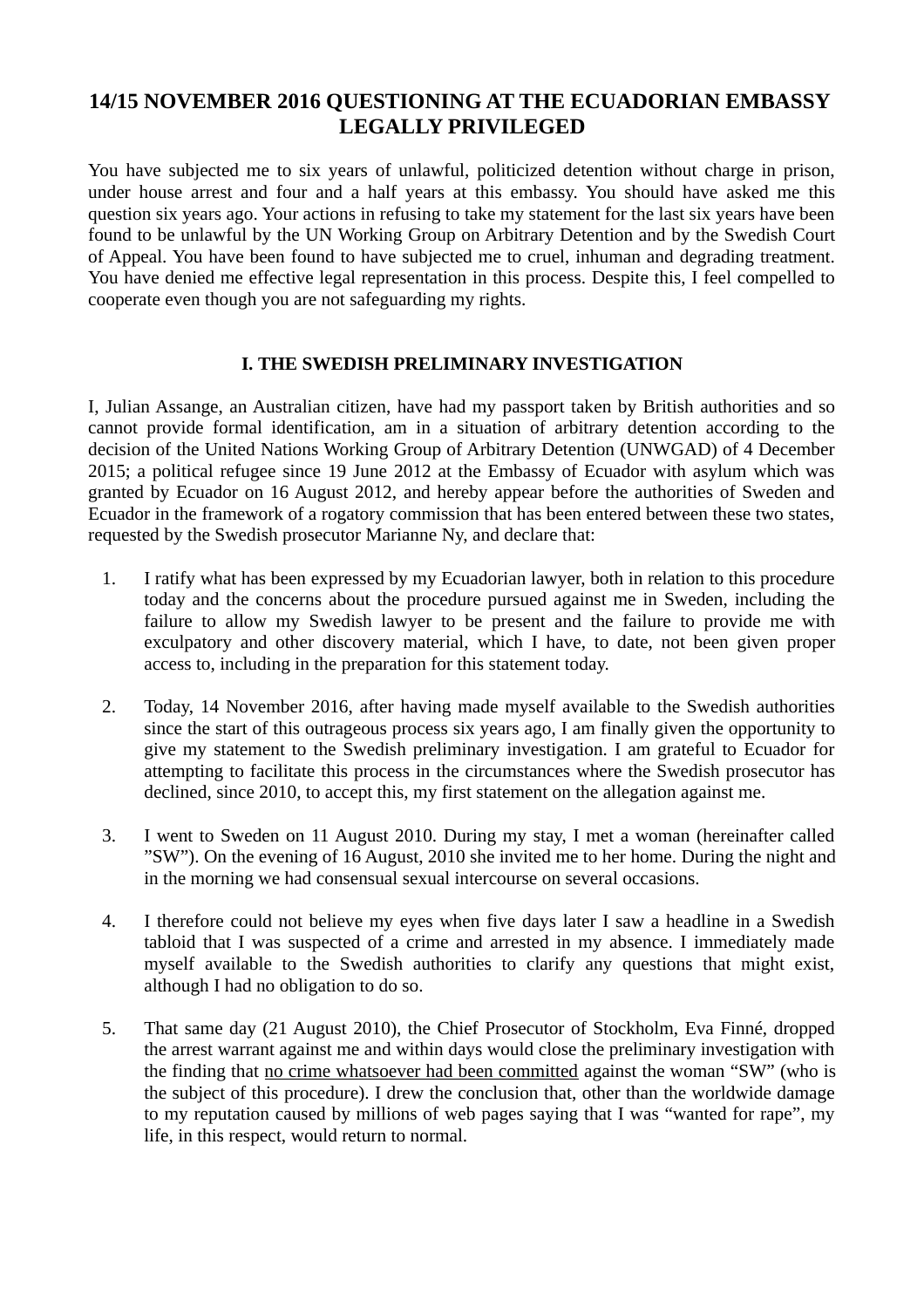- 6. On 23 August 2010, the Chief Prosecutor of Stockholm, Eva Finné stated she "made the assessment that the evidence did not disclose any offence of rape".
- 7. On 25 August, the Chief Prosecutor found that "The conduct alleged disclosed no crime at all and that file (K246314-10) would be closed".
- 8. A week later, I learned to my surprise that a different prosecutor by the name of "Marianne Ny" had reopened the preliminary investigation without any consultation or opportunity for me to be heard – after I had already been cleared and the case had been closed.
- 9. That prosecutor eventually issued an extradition warrant against me, supposedly to take my statement, even though I left Sweden with her permission and in good faith, and had repeatedly tried to see if the prosecutor was ready to accept my statement. I had not and have still not been charged with a crime.
- 10. It has taken more than six years for the prosecutor to now obtain my statement. The delay is entirely caused by the prosecutor who re-opened the closed preliminary investigation. A prosecutor is, according to Swedish law (Chapter 23, Section 4 of the Procedural Code), obligated to conduct the preliminary investigation as expeditiously as possible and when there is no longer reason for pursuing the investigation, it shall be discontinued. At the preliminary investigation phase, the prosecutor is obligated to take into account all the circumstances: those against the suspect as well as those circumstances in favour of the suspect, and any evidence favourable to the suspect shall be preserved. The investigation shall be conducted so that no person is unnecessarily exposed to suspicion, or put to unnecessary cost or inconvenience.
- 11. Instead of following the law, prosecutor Marianne Ny has kept the preliminary investigation open without justification for over six years. She deliberately suspended her work to progress and bring to a conclusion the preliminary investigation. She has for more than six years refused to take my statement during which time she has done nothing to pursue the preliminary investigation. The preliminary investigation entered into a stasis more than six years ago. I have always demonstrated my willingness to cooperate in order to speed up the process – although there is no obligation whatsoever for me to do so. All the obligation is on the prosecutor to progress the preliminary investigation. This attitude of the prosecutor has clearly breached mandatory rules in Swedish law.
- 12. I reiterate that over the past six years, I have continued to call for this prosecutor to accept my statement, including by:
	- Willingly attending a questioning on 30 August 2010 in Stockholm, where no questions were asked about the allegation, as I had already been cleared.
	- Staying in Sweden for more than five weeks longer than planned, repeatedly asking if or when I could give a statement, despite pressing commitments elsewhere.
	- Gaining the prosecutor's consent to leave Sweden before doing so on 27 September 2010 in good faith, understanding that I was not required to provide a further statement for the time being. On the day I left the country three of my encrypted laptops were seized from me at Stockholm's Arlanda airport. The laptops contained evidence of war crimes pending publication and protected legal correspondence.
	- Offering to return to Sweden to give a statement in October 2010.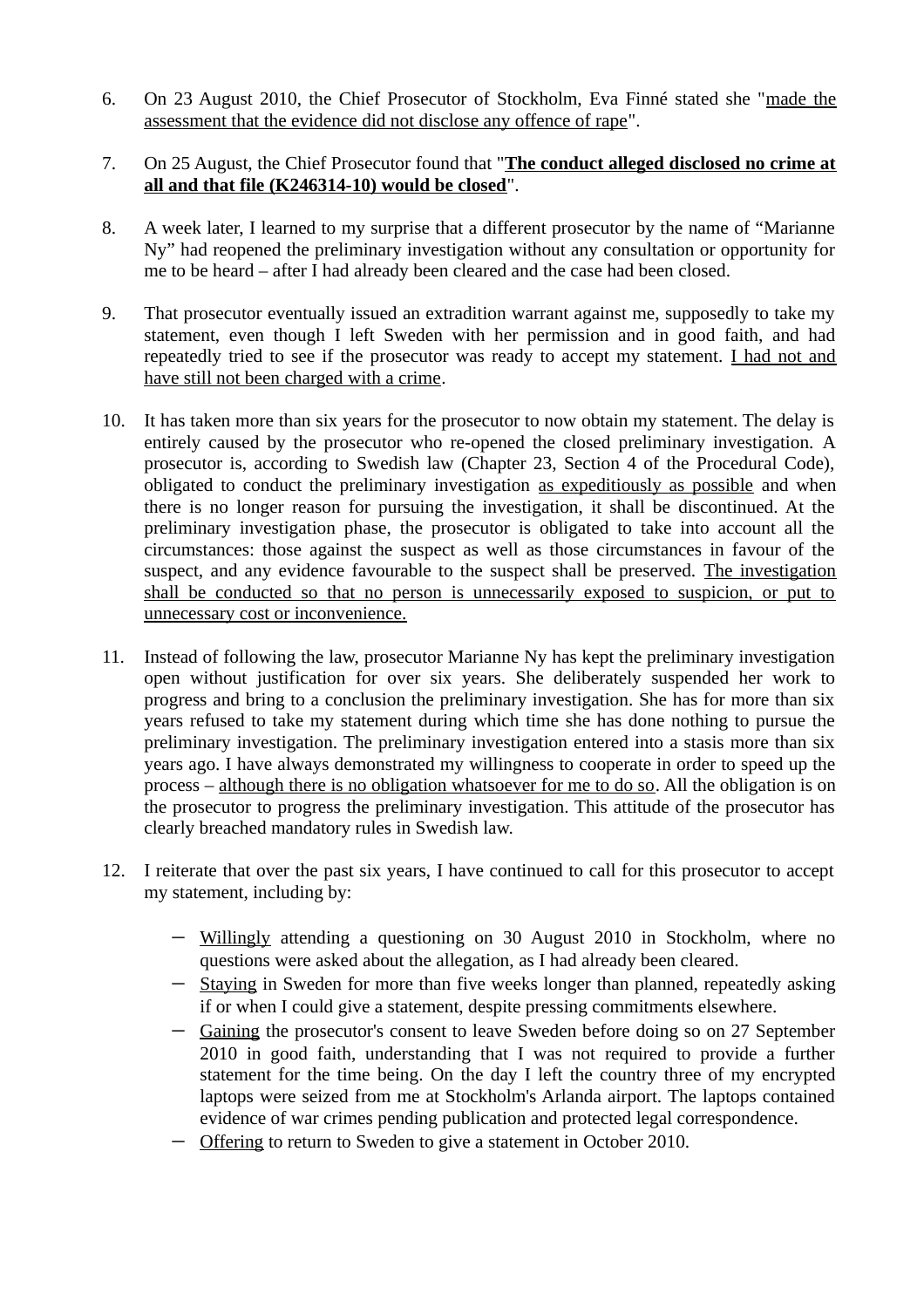- Offering to give my statement from London via numerous methods including telephone or videolink or in writing from London between October 2010 and up to and through the prosecutor unnecessarily issuing a European Arrest Warrant. The European Arrest Warrant attempted to extradite me, without charge, from the UK to Sweden, to take my statement. I was actively offering the testimony she claimed she wanted when she sought my arrest.
- Providing a DNA sample six years ago in December 2010 when I was first arrested at Sweden's request and which has been available to the prosecutor for the last six years. She has never bothered to even attempt to use it.
- Offering to give a statement in London via Mutual Legal Assistance, among other suggestions, during my time of house arrest (7 December 2010 – 19 June 2012).
- Offering to give a statement in the Ecuadorian embassy in London as from 19 June 2012, for instance via email from my Swedish lawyers on 24 July 2012 and during a meeting between my lawyers and the prosecutors in Stockholm 7 May 2013 – over four years ago and over three years ago respectively.
- Offering to come to Sweden provided Sweden would give a guarantee that I am not extradited to another state over my publishing work. This offer was also requested by Ecuador through diplomatic channels and publicly in 2012, as I am a refugee in its jurisdiction.
- 13. As this demonstrates, although I have no obligation to do so, I have done everything within my power to offer my testimony to the prosecutor while protecting my right to asylum and protecting myself against the risk of extradition to the United States, where there is an open national security case against me. According to the UN Special Rapporteur on Torture, WikiLeaks' alleged source in that matter, Chelsea Manning, has been subjected to cruel, inhuman and degrading treatment in US detention, and has since been convicted and sentenced to 35 years in prison.
- 14. The state of Sweden has refused to provide me the necessary assurances against extradition or other transport to the United States since 2010 when such was asked by my lawyers and since 2012 when requested to do so by the state of Ecuador. Sweden has also refused to accept that the asylum Ecuador has granted me requires it to protect me from onwards extradition to the United States, despite this being the recognized norm in asylum cases, thus making it impossible for me to go to Sweden without giving up my fundamental right as a political refugee. This refusal to recognize my rights as a political refugee has been the sole impediment to my presence in Sweden. I explicitly offered to accept extradition to Sweden provided it simply guarantee that it will not transfer me to another state. This was declined.
- 15. Nevertheless, I have continued to offer the prosecutor my statement through mechanisms which can be employed to achieve her stated purpose without putting at risk my fundamental rights, which she has, until recently, rejected.
- 16. Two years ago the Svea Court of Appeal on 20 November 2014 severely criticized the prosecutor for her negligence:

"The Court of Appeal notes, however, that the investigation into the suspected crimes has come to a halt and considers that the failure of the prosecutors to examine alternative avenues is not in line with their obligation  $-$  in the interests of everyone concerned – to move the preliminary investigation forward."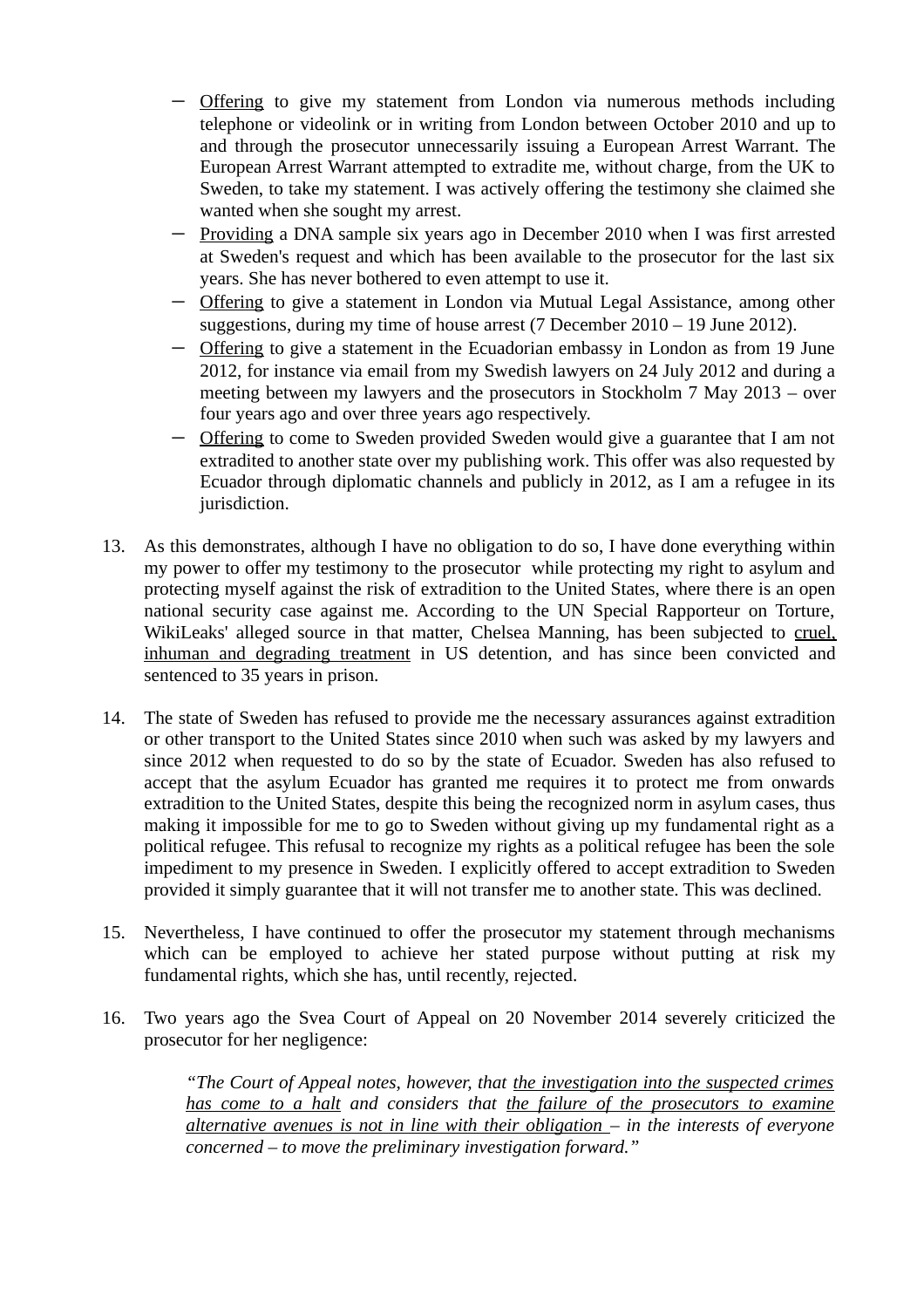- 17. It was not until March 2015 that Marianne Ny finally after she had been found in breach of her duties by Sweden's Court of Appeal and my case was before the Supreme Court and it became apparent that she might lose – claimed that she would, under certain restrictive conditions, accept my statement after all.
- 18. Since that time, the United Nations Working Group on Arbitrary Detention (UNWGAD) released its ruling on 5 February 2016 that my situation in the embassy amounts to an unlawful and arbitrary detention, in breach of Sweden's binding legal obligations under international law. UNWGAD found that Sweden and the UK have disregarded the asylum that I have been granted by Ecuador, forcing me to choose between deprivation of liberty and the risk of losing Ecuador's protection and being extradited to the United States.
- 19. It then took Marianne Ny more than 18 months after her claimed change of position at the Supreme Court to arrange this meeting. I have not been responsible for a single day of delay in this process. All the delay has been caused by prosecutor Marianne Ny and the state authorities. Again note that all the obligation is on the prosecutor.
- 20. Furthermore, the UNWGAD concluded that the Swedish prosecutor has breached my due process rights in the conduct of this preliminary investigation and that seeking my extradition to Sweden as the only option in these circumstances was "excessive and unnecessary" [para 97]. In particular, it found:

"...after more than five years' time lapse, he is still left at the stage of preliminary investigation with no predictability as to whether and when a formal process of any judicial dealing would commence..." [para. 97] "...Mr Assange has been denied the opportunity to provide a statement, which is a fundamental aspect of the audi alteram partem principle, the access to exculpatory evidence, and thus the opportunity to defend himself against the allegations..." [para. 98] "...the duration of such detention is ipso facto incompatible with the presumption of innocence." [para. 98]

- 21. As a result of the Swedish prosecutor's actions, UNWGAD found my circumstances to be of an increasingly serious deprivation of liberty which is of an indefinite nature and is already far longer than the maximum penalty I could ever theoretically face in Sweden. For these reasons UNWGAD found that the severe and indefinite nature of these deprivations amounts to cruel, inhuman and degrading treatment in breach of Sweden's obligation under the International Covenant on Civil and Political Rights (ICCPR) Article 7. The severity of this treatment is further confirmed by the expert opinion of Fernando Mariño, the former President of the UN Committee Against Torture, which is entered into the official record of this proceeding.
- 22. Ten months after the UNWGAD determination the harshness of the situation continues to affect my physical and psychological health. My lawyers have informed the Swedish authorities of the ongoing deterioration of my health through the medical certificates and expert opinions of Dr. Michael Korzinski and Dr. Fluxman, from 11 November 2015; of Dr. Ladbrooke from 8 December 2015; of Dr. Michael Korzinski from 15 June 2016; and of Dr. Ladbrooke from 9 November 2016.
- 23. And so, finally, here we are today, under the jurisdiction of Ecuador, with my rights ever increasingly limited, as my Ecuadorian defence counsel has expressed. After more than six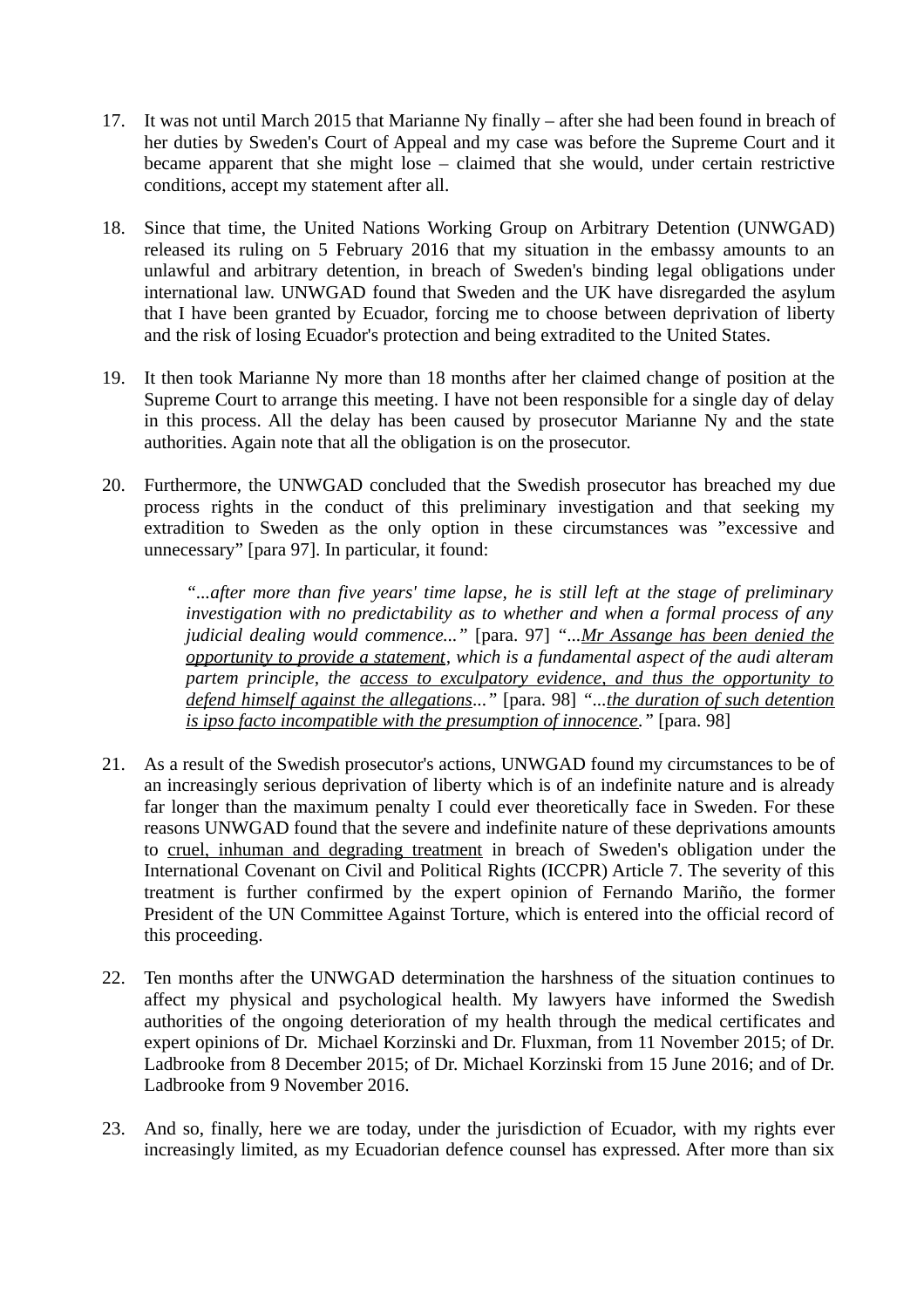years, I am finally being given the "opportunity" to give my statement but with my Swedish counsel having been excluded and under a clear situation of legal defencelessness, resulting from years of negligence and intentional and unlawful delays by the Swedish authorities.

- 24. All the irregularities that have occurred through the acts or omissions of the prosecution authority and the six-year delay to date of this disproportionate, inhumane and unlawful preliminary investigation have permanently destroyed all possibilities for me to properly defend myself – which is no doubt their intention.
- 25. Following the above, I wish to express in the strongest terms, that, in addition to the breaches of my due process rights in the investigation to date, the procedure to be adopted today in taking my statement further breaches those rights:
	- My Swedish defence lawyer was not permitted to be present today, despite the fact that these proceedings concern a Swedish criminal preliminary investigation.
	- In the opinion of my general practitioner, I am unfit to prepare and participate in these proceedings (after having been denied hospital treatment and sunlight for 4.5 years).
	- My Ecuadorian defence counsel has had no access to the case file, let alone in Spanish, the language he understands, nor has he had adequate time to prepare my defence.
	- My lawyers and I have not been permitted access to the case file.
	- I have been denied my request to read the text messages that my Swedish defence lawyers have read, which are a key element to my defence because they clearly show that I am innocent.
- 26. Due to all the shortcomings stated above, prosecutor Marianne Ny should have drawn the obvious conclusion that she discontinue the preliminary investigation.
- 27. In this context I once again remind you that I have already been cleared and that the preliminary investigation was closed by Chief Prosecutor Eva Finné in August 2010.
- 28. Given this history I have good reason to have concern about whether this "preliminary investigation" is being conducted in good faith and whether honest and impartial consideration will be given to my statement. I suspect that the real purpose of the Swedish prosecutor coming here today is not to obtain my statement but is simply a ruse to tick a box to ensure the technical possibility to indict me, irrespective of how I answer any questions.
- 29. I do not believe that prosecutor Marianne Ny is acting in good faith or with the objectivity and impartiality required of her office. For example, after circumventing the Chief Prosecutor of Stockholm's decision to close this case, prosecutor Ny has made at least 40 press releases and press conferences about me where my name has been published, even though there is no charge against me and I have been previously cleared, subjecting me to endless needless suspicion, in clear violation of her duty to not do so under Chapter 23, Section 4 of the Swedish Procedural Code.
- 30. My overall conclusion is that the prosecutor's conduct of the preliminary investigation, for all the reasons above has continued to deprive me of the right to defend myself.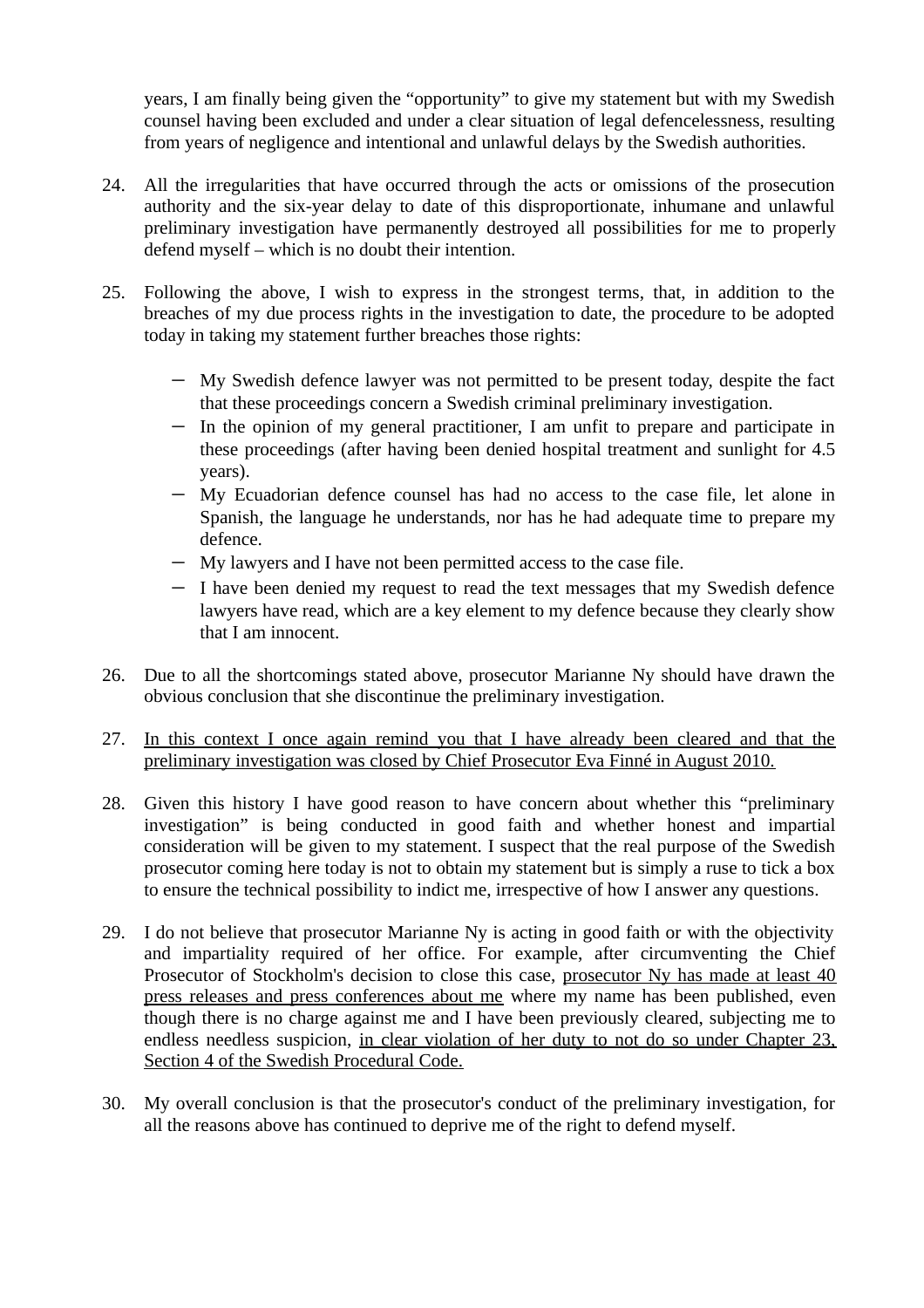31. I have no obligation to cooperate with this abuse, but I find myself in a coercive situation. I am meant to be protected by the decision of the UNWGAD which makes it clear that this "preliminary investigation" has violated my human rights and that its attempts to arrest me should be discontinued immediately. That decision was issued almost a year ago, but my situation remains unchanged. Despite the many violations already described I feel compelled to give my statement today so that there can be no more excuses for the Swedish prosecutor Marianne Ny to continue my indefinite unlawful detention, which is a threat to my health and even to my life. I have been pushing and indeed litigating for this prosecutor to take my statement for more than six years. The prosecutor has made excuse after excuse to not take my statement. I will not grant this prosecutor any excuse to continue to avoid taking my statement as I fear she would use it as a means to indefinitely prolong my cruel, inhuman and degrading treatment.

## II. REASONS WHY I TRAVELLED TO STOCKHOLM IN AUGUST 2010

- 32. I am the editor-in-chief and publisher of WikiLeaks, a publishing organisation specializing in the analysis of records under risk of censorship that are of political, diplomatic, historical or ethical importance. Among other countries, WikiLeaks publishes and analyses documents that concern the United States, Sweden and the United Kingdom, including millions of documents relating to actions of military, intelligence and foreign services. I have received numerous awards in relation to my publishing work, including the 2008 Index on Censorship Freedom of Expression Award, The Economist New Media Award (USA) 2008, the 2009 Amnesty International UK Media Award (New Media), the 2010 Sam Adams Associates for Integrity in Intelligence (USA) award, the 2011 Sydney Peace Foundation Gold Medal (Australia), the 2011 Martha Gellhorn Prize for Journalism (UK), the 2011 Walkley Award for Most Outstanding Contribution to Journalism (Australia), the 2011 Blanquerna Award for Best Communicator (Spain), the 2011 International Piero Passetti Journalism Prize of the National Union of Italian Journalists, the 2011 Jose Couso Press Freedom Award (Spain), the 2012 Privacy International Award, the 2013 Yoko Ono Lennon Courage Award, and the 2013 Global Exchange Human Rights Awards, as well as formal nominations for the United Nations' Mandela Prize (2014) and for the past six consecutive years for the Nobel Peace Prize.
- 33. The US launched an investigation against me in early 2010 under the Obama administration, while Hillary Clinton was the US Secretary of State. This administration has expended very substantial resources on attempting to prosecute me and attempting to spy on my publishing work despite its constitutionally protected status. The US government's WikiLeaks investigation is described in official diplomatic correspondence as being "unprecedented in scale and nature".
- 34. All the citations I mention are in my affidavit from 2 September 2013, which I am entering into the official record of this proceeding.
- 35. The US government has periodically confirmed in public that the national security case against WikiLeaks remains open and ongoing, including in proceedings from this year. Numerous human rights and freedom of speech organizations such as Human Rights Watch have criticized the Obama administration for pursuing a criminal case against WikiLeaks and me.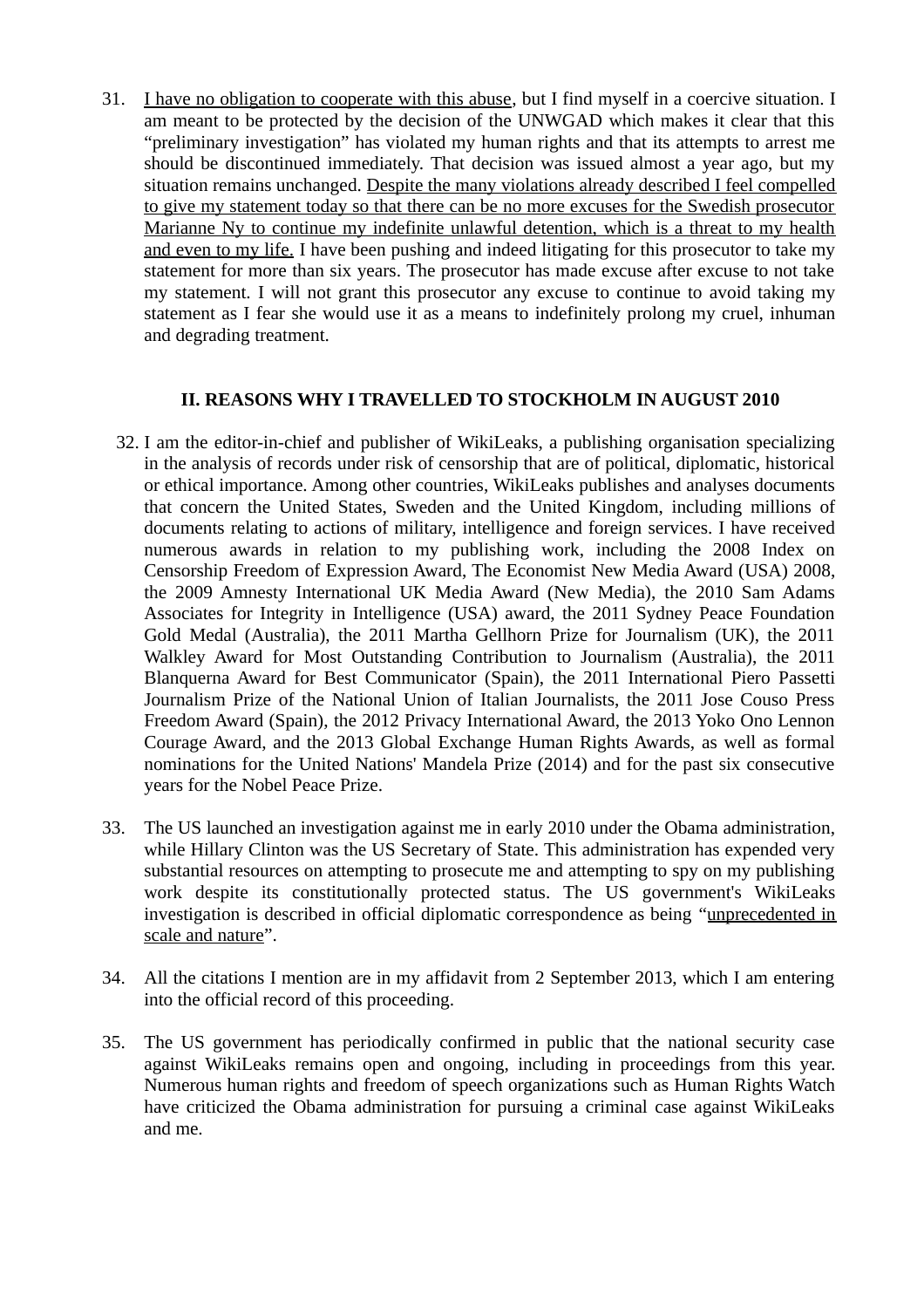- 36. The investigation against Wikileaks is led by the FBI and has involved a dozen other agencies, including the CIA, the NSA, and the Defence Intelligence Agency. The US government has described the investigation as a "whole of government" investigation. In Alexandria, Virginia, a Grand Jury has been meeting behind closed doors for the past six years under case number 10GJ3793 to explore ways to imprison me and seven others who they have identified as "founders, owners or managers of WikiLeaks". The prosecution in the Chelsea Manning case attempted to establish that Private Manning acted as an agent under my control rather than as a journalistic source of mine, even though in Private Manning's own statement to the court, she said this was not the case. The US military charged Private Manning with twenty-two counts in connection with the release of more than 700,000 classified or confidential documents to WikiLeaks. On 30 July 2013 private Manning was convicted of twenty of these counts and sentenced to thirty-five years in prison on 20 August 2013.
- 37. Private Manning was detained for more than 1,000 days before the trial commenced. During this time she remained for 258 days in solitary confinement. The UN Special Rapporteur on Torture found that the conditions and length of private Private Manning's confinement at Quantico, Virginia, amounted to "inhuman and degrading treatment". Private Manning's lawyer, David Coombs, said that the treatment of Private Manning was an attempt at breaking her so that Manning would implicate me. The US military court system eventually found that Private Manning was unlawfully punished as a result of this treatment while in US custody. Private Manning was convicted of espionage; the first whistleblower ever so convicted. Private Manning was acquitted of the "aiding the enemy" charge, but the US government could still seek to employ this charge against me. Private Manning is serving a 35 year prison sentence.
- 38. According to the respected UK newspaper The Independent, the US and Sweden entered informal talks regarding my extradition from Sweden to the United States in early December 2010. These talks of my extradition concerned the US Grand Jury and FBI investigation against WikiLeaks, which is also the reason that Ecuador granted me asylum.
- 39. The aggressive calls to stop WikiLeaks from publishing were the reason for my travel to Stockholm. US officials' rhetoric grew increasingly aggressive in the period immediately prior to my visit to Sweden on 11 August 2010. In June, a Daily Beast news report entitled 'The State Department's Worst Nightmare' revealed that the Pentagon was "conducting an aggressive investigation" into whether WikiLeaks had 260,000 US diplomatic cables and the material's whereabouts.
- 40. Two days later, an article titled 'Pentagon Manhunt' appeared, describing Pentagon investigators desperately trying to track me down in relation to the impending publication of Cablegate:

"Anxious that Wikileaks may be on the verge of publishing a batch of secret State Department cables, *investigators are desperately searching for founder Julian Assange*".

41. On 17 June 2010 US Department of Defense spokesman Geoff Morrell stated there was an

"ongoing criminal investigation [concerning WikiLeaks], involving the Army Criminal Investigation Division, as well as, I believe, some other law enforcement agencies."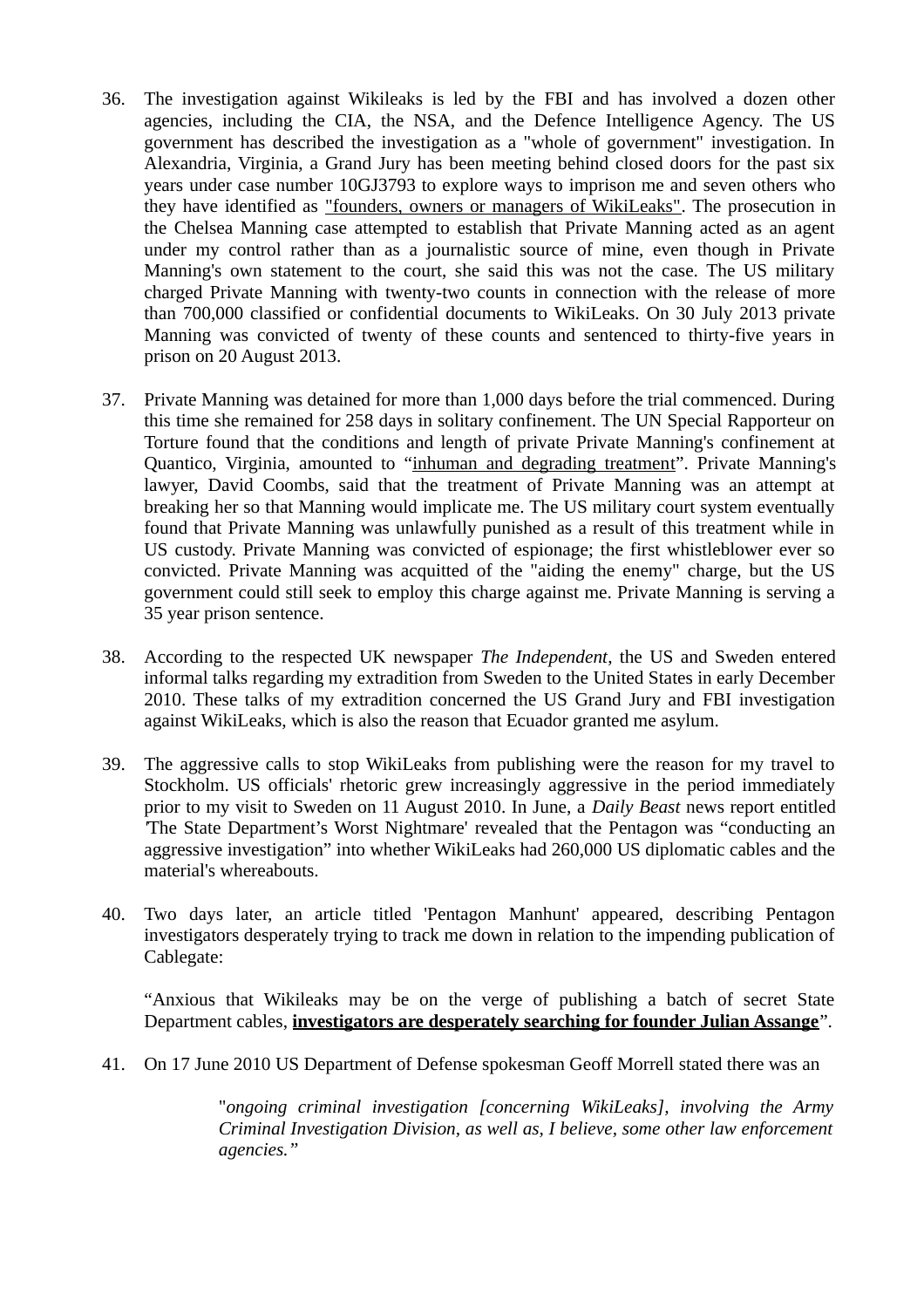- 42. The Pentagon officials "would not discuss the methods being used to find Assange, nor would they say if they had information to suggest where he is now." On reading this, I realised WikiLeaks' continued ability to publish effectively and my own personal safety were at serious risk.
- 43. During the month of July I worked with a team of journalists in the United Kingdom to publish the Afghan War Diaries: 75,000 secret Pentagon documents about the war in Afghanistan, which included the detailed records about the deaths of nearly 20,000 people. The day after WikiLeaks published the Afghan War Diaries, White House Press Secretary Robert Gibbs stated that WikiLeaks "poses a very real and potential threat".
- 44. I published the Afghan War Diaries approximately two weeks before I travelled to Sweden. In the aftermath of the publication, US government officials made efforts to influence the way in which the media reported on our publications. The purpose was to delegitimise WikiLeaks protections as a publisher under the US First Amendment. For example, it attempted to falsely cast WikiLeaks as an adversary, opposed to US national interests, a false claim that I would later see echoed in Swedish media.
- 45. The New York Times reported that the White House had emailed its reporters with suggested "reporting tacks to take" on WikiLeaks and WikiLeaks' disclosures, in an attempt to induce news outlets into referring to WikiLeaks in these terms.
- 46. The White House sent an e-mail with the subject heading "Thoughts on Wikileaks" containing a memo in which the White House

"advised journalists on possible reporting tacks to take on the [Afghan War Diaries] documents [...] As you report on this issue, it's worth noting that wikileaks is **not an** objective news outlet but rather an organization that opposes US policy in Afghanistan."

47. I also learned from news reports that security authorities from my home country Australia were assisting the US intelligence investigation into WikiLeaks and me:

> "Australian security authorities are assisting a United States intelligence probe into the whistleblower website Wikileaks and its Australian founder and editor, Julian Assange. The US request for support in what Australian national security sources described as 'a counter-espionage investigation' preceded Wikileaks' dramatic publication yesterday of a leaked US military operations log, described as an ''extraordinary compendium'' of 91,000 reports by United States and allied soldiers fighting in Afghanistan."

48. On July 28th, just three days after publishing the Afghan War Diaries and two weeks before I travelled to Sweden, US Department of Defense Secretary Gates "called FBI Director Robert Mueller and asked for the FBI's assistance in [the WikiLeaks] investigation as a partner." The US Defence Department declared:

> "Calling on the FBI to aid the investigation ensures that the department will have all the resources needed to investigate... noting that use of the bureau ensures the investigation can go wherever it needs to go."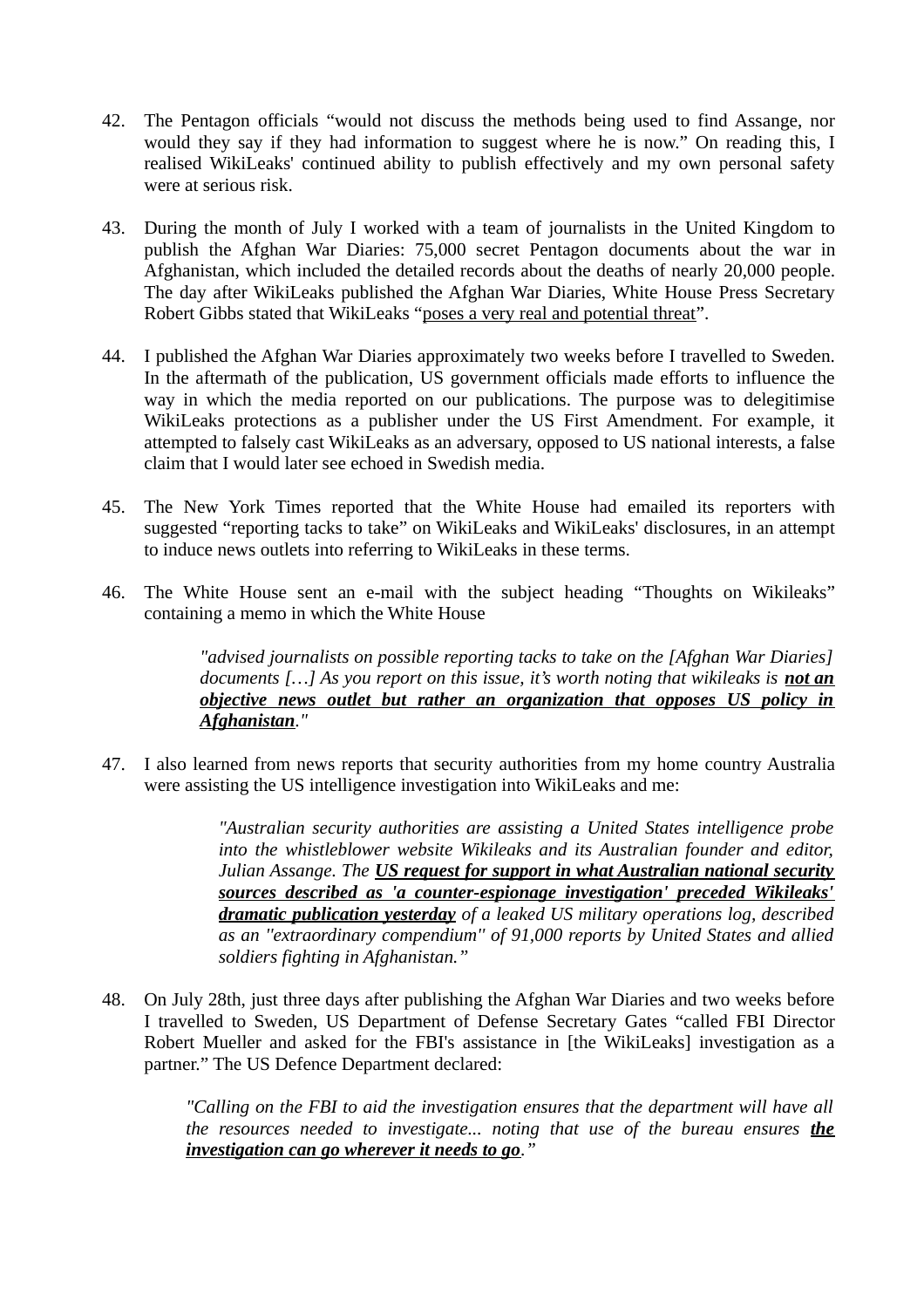49. The New York Times reported that US Defense Secretary Robert Gates

"declined to comment about the investigation beyond noting that he had enlisted the Federal Bureau of Investigation to assist Army investigators, a move that is seen as a precursor to potentially charging people who are not uniformed service members [...] A person familiar with the investigation has said that Justice Department lawyers are exploring whether Mr. Assange and WikiLeaks could be charged with inducing, or conspiring in, violations of the Espionage Act, a 1917 law that prohibits the unauthorized disclosure of national security information."

- 50. On 1 August 2010, the press reported that the FBI and British police were carrying out searches and interrogations in the UK, where I found myself at the time, in connection with WikiLeaks' publications.
- 51. Over the next days, US rhetoric and actions against WikiLeaks intensified. Prominent commentators and former White House officials championed extraterritorial measures and the violation of international law "if necessary".
- 52. One of these commentators was former presidential speech writer Marc Thiessen, who published a Washington Post article entitled 'WikiLeaks Must be Stopped':

#### "…the government has a wide range of options for dealing with him. It can employ not only law enforcement but also intelligence and military assets to bring Assange to justice."

53. Thiessen argued that the US should put pressure on any state in which I was located and that the US should, if necessary, arrest me even without the consent of that state. He cited legal advice from the Department of Justice regarding FBI operations abroad:

> "The United States should make clear that it will not tolerate any country -- and particularly NATO allies such as Belgium and Iceland -- providing safe haven for criminals who put the lives of NATO forces at risk. With appropriate diplomatic pressure, these governments may cooperate in bringing Assange to justice. But if they refuse, the United States can arrest Assange on their territory without their knowledge or approval."

54. Thiessen further asserted that the FBI could violate international law in order to stop me and apprehend other people associated with WikiLeaks' publishing activities. Thiessen cited a Department of Justice memo:

> "the FBI may use its statutory authority to investigate and arrest individuals for violating United States law, even if the FBI's actions contravene customary international law" and that an "arrest that is inconsistent with international or foreign law does not violate the Fourth Amendment." In other words, we do not need permission to apprehend Assange or his co-conspirators anywhere in the world.

> Arresting Assange would be a major blow to his organization. But taking him off the streets is not enough; we must also recover the documents he unlawfully possesses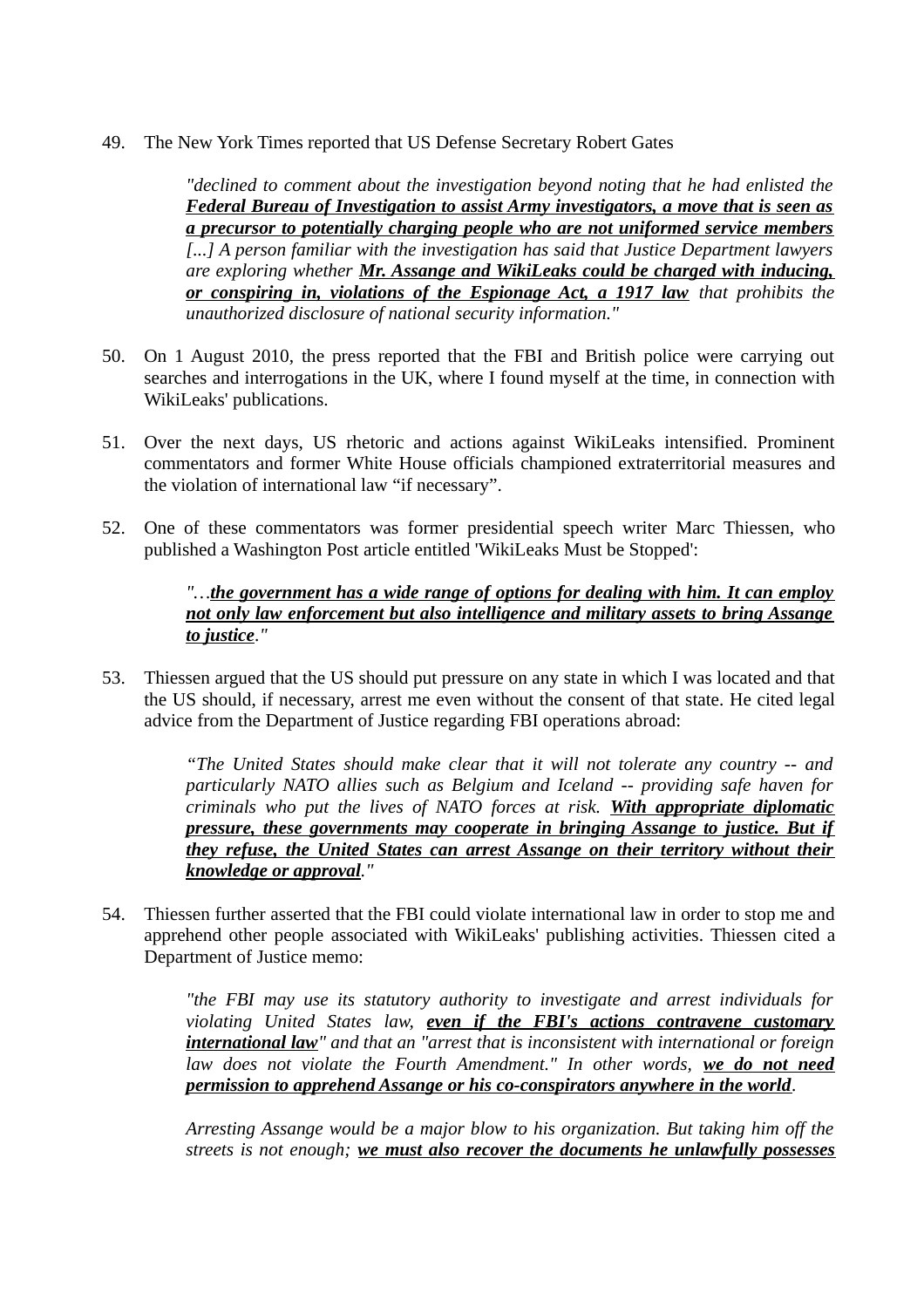and disable the system he has built to illegally disseminate classified information.

## This should be done, ideally, through international law enforcement cooperation. But if such cooperation is not forthcoming, the United States can and should act alone."

55. Seven days before I travelled to Sweden I was acutely aware that my personal safety was at risk. Scott Horton, legal affairs and national security contributor at Harper's, wrote the article 'WikiLeaks: The National-Security State Strikes Back':

> "[Assange] will certainly be targeted for petty harassment and subject to steady surveillance, and efforts to kidnap him are almost certainly being spun at this very moment."

56. Pentagon Press Secretary Geoff Morrell announced an anti-WikiLeaks task force comprised of 80 people was operating 24 hours a day. One month later, it had grown to 120 people. The "distinct responsibility" of the Information Review Task Force – dubbed by some occupants as the "WikiLeaks War Room" – was

> "...to gather evidence about the workings of WikiLeaks that might someday be used by the Justice Department to prosecute Assange and others on espionage charges."

57. The article "'The General Gunning for WikiLeaks" described the task force:

"In a nondescript suite of government offices not far from the Pentagon, nearly 120 intelligence analysts, FBI agents, and others are at work—24 hours a day, seven days a week—on the frontlines of the government's secret war against WikiLeaks. Dubbed the WikiLeaks War Room by some of its occupants, the round-the-clock operation is on high alert this month …"

- 58. The same article states that Brig. General Robert A. Carr, who runs "the Pentagon's equivalent to the CIA", the Defense Counterintelligence and Human Intelligence Center of the Defense Intelligence Agency (DIA), was "handpicked" by Defense Secretary Robert Gates to head the team because he "is highly respected ... and a fitting adversary to Assange".
- 59. General Carr's "central assignment" was reportedly "to try to determine exactly what classified information might have been leaked to WikiLeaks". General Carr testified at the Chelsea Manning sentencing hearing on 31 July 2013.
- 60. I followed closely how pressure mounted on US allies to track my movements and to stop our publications. Official sources within the administration revealed to the press that the US was not only considering how to prosecute me in relation to WikiLeaks' publications in the US, but was also requesting their allies to prosecute me under their own national security laws:

"American officials confirmed last month that the Justice Department was weighing a range of criminal charges against Assange and others [...]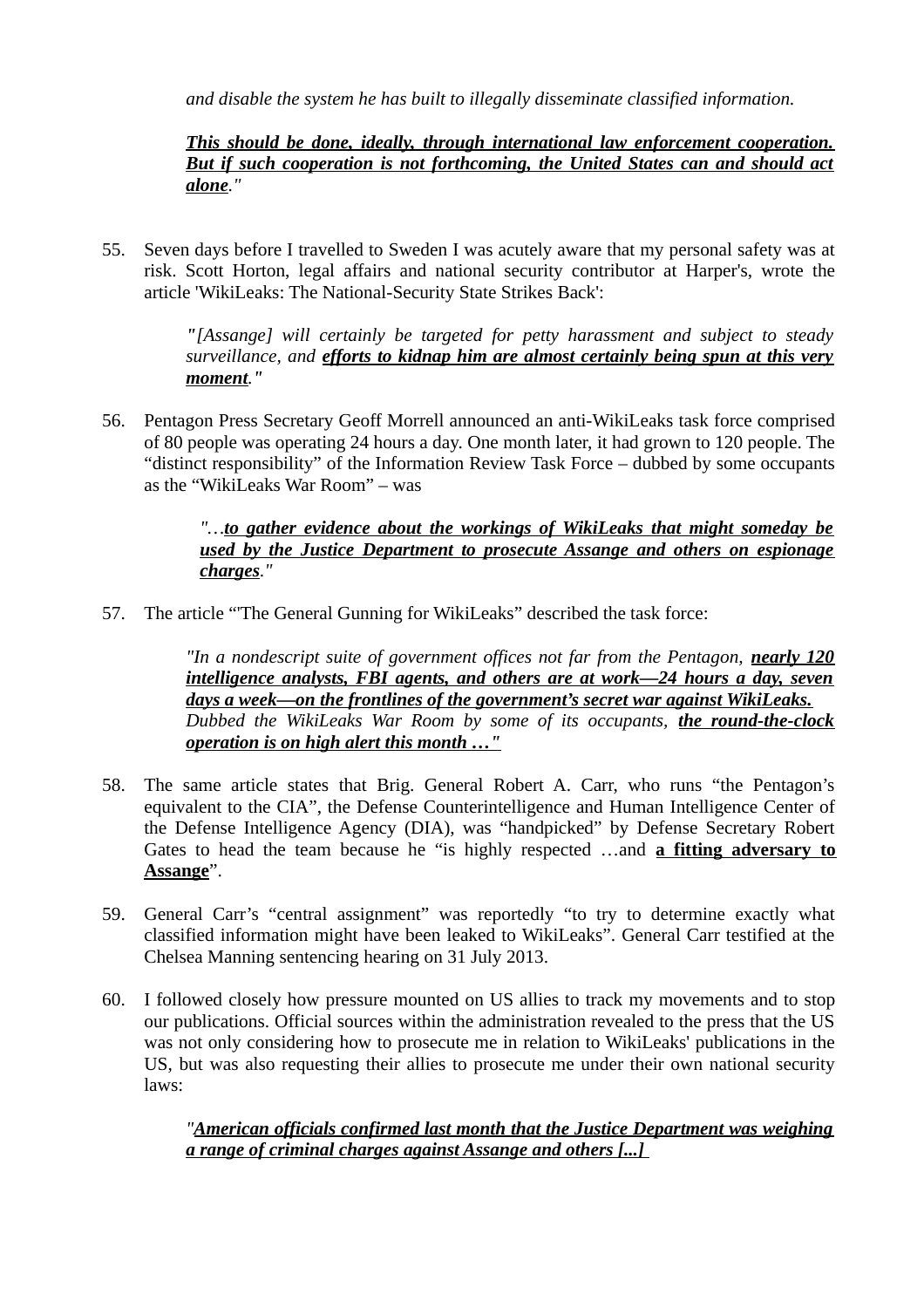Now, the officials say, they want other foreign governments to consider the same sorts of criminal charges."

An article published the day before I went to Sweden stated that "The Obama administration is pressing Britain, Germany, Australia, and other allied Western governments to consider opening criminal investigations of WikiLeaks founder Julian Assange and to severely limit his nomadic travels across international borders, American officials say."

61. In addition to the stated intention to restrict my freedom of movement, the US government attempted to convince its allies not to allow me entry into their territory as a warning to me, to those working with me and WikiLeaks, and to our supporters:

> "Through diplomatic and military channels, the Obama administration is hoping to convince Britain, Germany, and Australia, among other allied governments, that Assange should not be welcome on their shores either, given the danger that his group poses to their troops stationed in Afghanistan, American officials say. They say severe limitations on Assange's travels might serve as a useful warning to his followers that their own freedom is now at risk."

- 62. The Australian government publicly entertained the possibility of canceling my passport, reportedly as a result of pressure placed on Australia by the United States. Australian Attorney General Robert McClelland assured the United States that the Australian government would "provide every assistance to United States law-enforcement authorities", including by exploring the possibility of canceling my passport.
- 63. US pressure even resulted in public attempts to influence decisions based on human rights considerations where I and WikiLeaks were concerned. Through US ambassador to Switzerland Donald Beyer, the Obama administration pressured Switzerland not to grant me political asylum while I participated at the UN Human Rights Council's Universal Periodic Review of the United States. US ambassador Beyer gave an interview to Swiss newspaper Sonntag:

"The United States ambassador to Switzerland, Donald Beyer, has also entered the Wikileaks debate. He has warned the Swiss government against granting Assange asylum, which the Australian founder of Wikileaks has said he was considering requesting. "Switzerland should very carefully consider whether to provide shelter to someone who is on the run from the law".

64. The Daily Beast reported that Washington was prepared to review its diplomatic relations with Iceland because parts of WikiLeaks operations had been conducted in that country:

#### "An American military official tells The Daily Beast that Washington may also want to closely review its relations with Iceland in the wake of the release of the Afghan war logs."

65. In the context of my heightened concerns about US activities in the United Kingdom in relation to the WikiLeaks investigation, I decided to leave the country. When I travelled to Sweden on 11 August 2010, the aggressive rhetoric against me had reached new heights.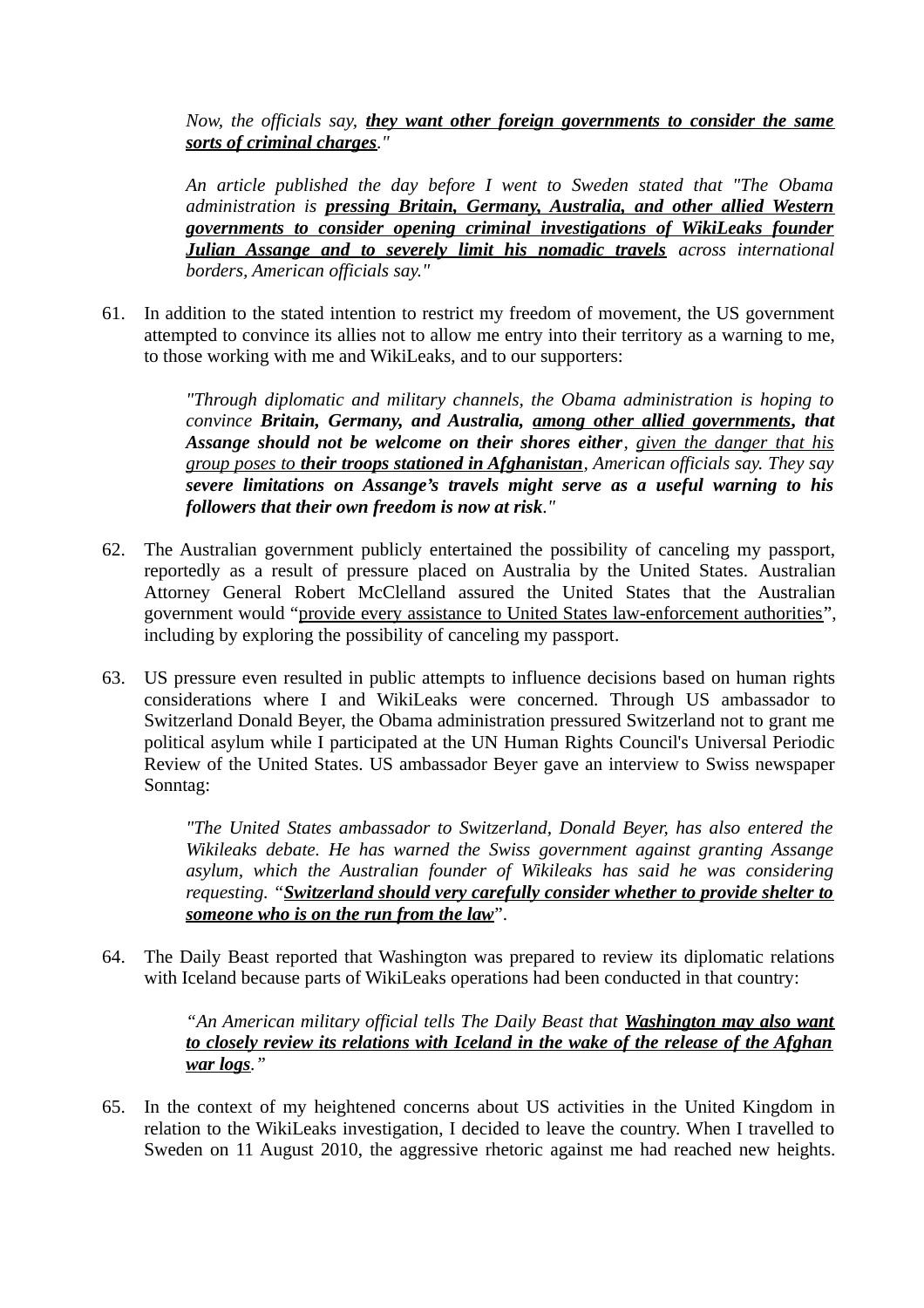Former CIA general counsel Jeffrey Smith told National Public Radio:

"I think it is entirely appropriate for us to be very aggressive  $\lceil ... \rceil$  If I were the US government, I would be trying to make it as difficult as possible for the WikiLeaks founder to continue to do business... To the extent we can persuade our allies to consider prosecution, I think that's all to the good."

66. On the same day I arrived in Sweden, 11 August 2010, I received information from an Australian intelligence source that extra-legal actions might be taken against me by the US or its allies. This was later reported in the Australian newspaper The Age:

> "An Australian intelligence official privately warned Wikileaks on August 11 last year that Assange was the subject of inquiries by the Australian Security Intelligence Organisation, and that information relating to him and others associated with Wikileaks had been provided to the US in response to requests through intelligence liaison channels. The Australian intelligence official is also claimed to have **specifically warned that Assange could be at risk of 'dirty tricks'** from the US intelligence community."

67. Friends and associates of mine and volunteers for WikiLeaks were regularly targeted at borders from this moment on. Border searches and interrogations have affected security researcher Jacob Appelbaum, who had given the keynote speech in my place at the HOPE conference on 16 July 2010. In an interview for Democracy Now, Appelbaum described the targeting he experiences at airports:

> In the period of time since [the HOPE conference on 16 July 2010] they've started detaining me, around a dozen-plus times... I was put into a special room, where they frisked me, put me up against the wall... they took my laptop... then they interrogated me, denied me access to a lawyer. And when they did the interrogation, they have a member of the U.S. Army, on American soil. And they refused to let me go. They ... implied that if I didn't make a deal with them, that I'd be sexually assaulted in prison.

- 68. Within days of arriving in Sweden I became concerned about my safety and security there, in particular because of the pressure being brought to bear on US allies, including Sweden.
- 69. I was aware of the publicly stated attempts to track my movements. I used a number of risk minimisation procedures, including relying on the goodwill of friends and their circles for my safety and to protect the confidentiality of my whereabouts and communications.
- 70. My contacts in Sweden had arranged for me to stay in two safe houses during the few days I had intended to stay in Sweden. One of the safe houses belonged to a journalist who I knew and another to a Social Democrat party figure unknown to me who had lent her apartment while she was away, or so I had been told. However, because these two original safe houses arranged prior to my arrival became known very soon, I stayed in three additional safe houses between 11 and 20 August 2010.
- 71. I travelled to Sweden to put in place a legal strategy to try to protect our publishing servers, some of which were in Sweden. I believed these assets were at risk as a result of the intense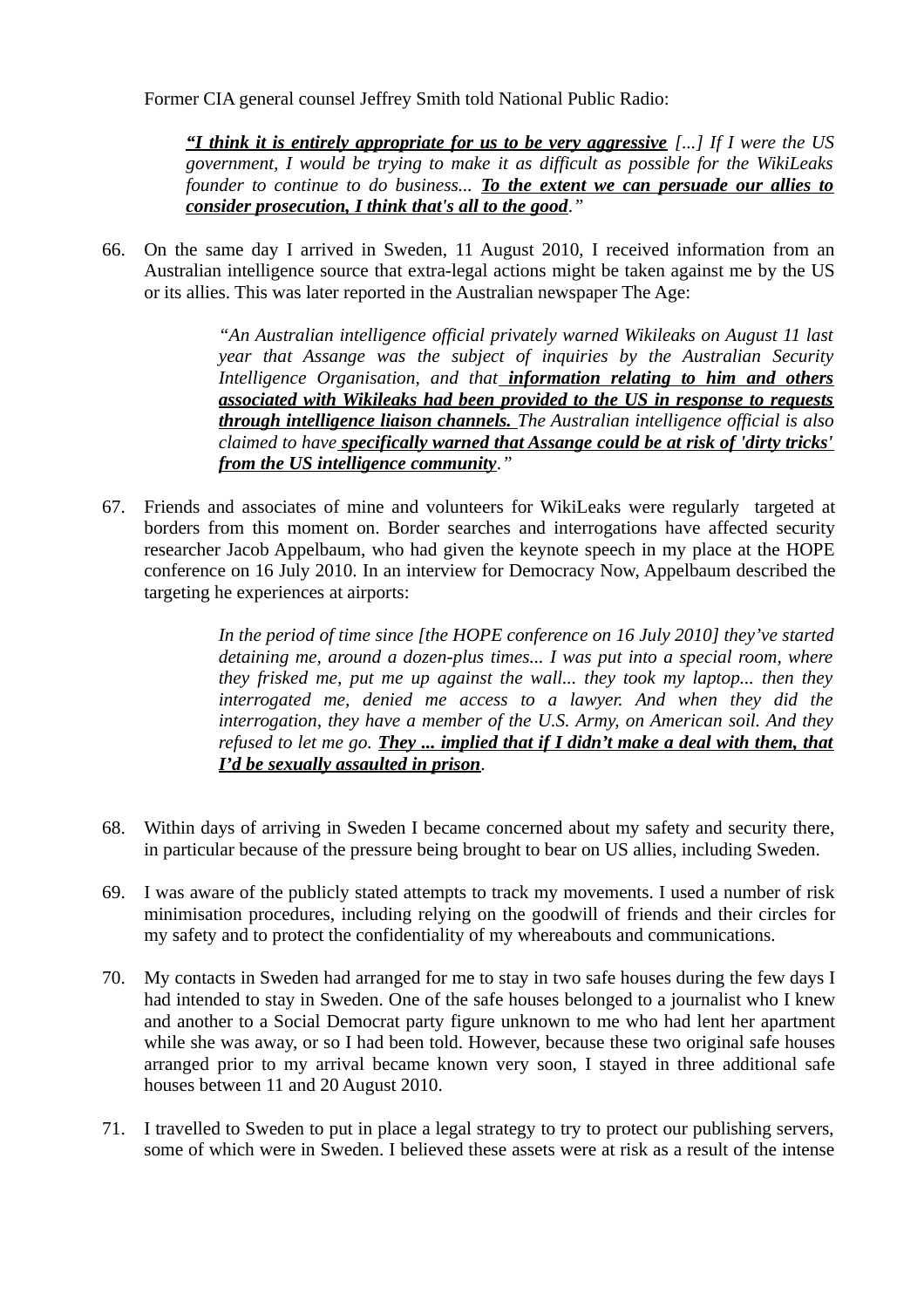political pressure from the US described above. I met with the Swedish Pirate Party, which was represented at the European Parliament at the time, who agreed to host copies of WikiLeaks servers under their party name in order to further protect our publishing work. I also felt it was best to leave the United Kingdom at that time because the FBI was known to be carrying out operations in connection with the investigation into our publications. I intended to stay in Sweden for less than a week.

- 72. My dependency on other people while in Sweden was aggravated when, shortly after my arrival in Stockholm, my personal bank cards were blocked. On 13 August 2010, the WikiLeaks organization's Moneybookers account could no longer be accessed. That same day, I contacted the company, who replied: "following recent publicity and the subsequently (sic) addition of the Wikileaks entity to blacklists in Australia and watch lists in the USA, we have terminated the business relationship". I requested further information from MoneyBookers on 13 August and 16 August regarding the closure, including which blacklists and watchlists my accounts and/or WikiLeaks' account had been added to, but I was refused this information.
- 73. The freezing of WikiLeaks' Moneybookers account was an early example of what in December 2010 would become a concerted extra-judicial global economic blockade against WikiLeaks by US financial service companies, including VISA, MasterCard, PayPal, Bank of America, Western Union and American Express. The blockade was the subject of several court actions, a European Commission investigation, a resolution by the European Parliament, and condemnation by the United Nations Special Rapporteur on the Promotion and Protection of the Right to Freedom of Opinion and Expression and the Inter-American Commission on Human Rights Special Rapporteur for Freedom of Expression. On 24 April 2013 the Supreme Court of Iceland found the blockade against WikiLeaks to be unlawful.
- 74. As a result of being suddenly cut off from personal and organizational funds upon arriving in Sweden, I had to rely on others not only for shelter, but also for food, safety and telephone credit. Unfortunately, I knew very few people in Sweden and those I did were only sporadically in the country.
- 75. On 13 August 2010 one of the main Swedish newspapers, Svenska Dagbladet, published an article entitled 'Defence ministry prepared for the next leak', which reported that the Swedish Ministry of Defence had a dedicated group 'preparing for WikiLeaks next publication' and had analysed 76,000 previous publications from WikiLeaks in relation to Swedish troops in Afghanistan.
- 76. Five days later, Swedish state television (SVT) published a segment entitled 'We risk United States relationship deteriorating', which argued that the presence of WikiLeaks in Sweden would negatively affect the strategic relationship between Sweden and the United States.

## III. THE PERIOD 14-20 AUGUST 2010

77. I met "SW" during my visit to Stockholm. The first time I met her was on the morning of 14 August 2010 when she came to a speech I gave on what my work revealed about the war in Afghanistan, in which Sweden has troops under US command. She sat in the front row and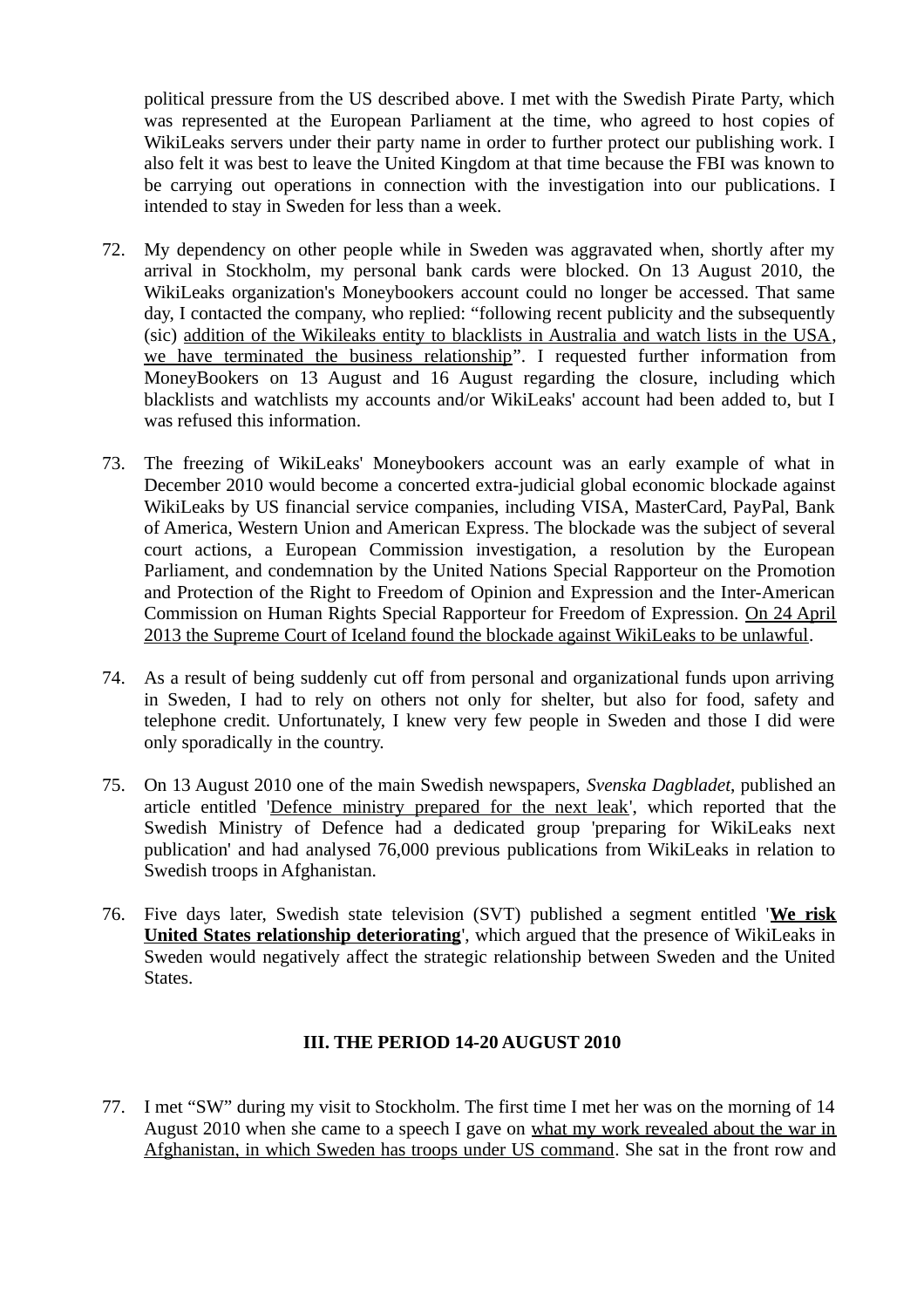photographed me. She came to the small private lunch after my talk where one of the organizers stated that she was a volunteer for their organization although they would later claim that this was not true. Due to the security threats against me as a result of my work, I was in a precarious situation. I relied on the kindness of strangers and the safety and discretion they were willing to offer me. I was in a foreign northern country, where I did not speak the language. I had no access to cash because the bank cards I was travelling with had been frozen due to the extra-judicial political measures taken by financial service companies against my organization and me (which are well-documented and the subject of extensive litigation).

- 78. Prominent "pro-war" personalities were calling for my assassination and capture, and the US administration had stated publicly that my movements were being tracked. "SW" appeared to be sympathetic to my plight and also appeared to be romantically interested in me. She was not close to people I was close to, so it seemed that those who meant me harm would be unlikely to try to find me by monitoring her movements. She said she worked at the National Museum so I asked her to show me, to try to establish her bonafides. At the Museum an IMAX film was playing, where she kissed me and placed my hands on her breasts. She asked whether I was staying with woman "AA", a Swedish politician, and seemed concerned by it in a manner which I found strange.
- 79. At her initiative we met again on the evening of 16 August 2010 and she suggested we go to a hotel in Stockholm. For security reasons, I said I would prefer to go to her house even though it was outside of Stockholm. She then invited me to her home. We went by train and she paid for my ticket since my bank cards had been frozen.
- 80. "SW" made it very clear that she wanted to have sexual intercourse with me. I felt concerned about the intensity of "SW"'s interest and I also deeply loved another woman, which played on my mind and left me emotionally distracted. "SW" knew an unusual amount of detail about me, and appeared annoyed with me when I was on my phone searching for news related to the US official government statements against me. I perceived she was irritated when I wasn't giving her my full attention.
- 81. I felt there was a risk my location would be revealed and that she might act unpredictably if she believed I was rejecting her. During that night and again in the morning we had consensual sexual intercourse on four or five occasions. Her words, her expressions and her physical reactions made it clear to me that she encouraged and enjoyed our interactions.
- 82. I would later discover that she had collected dozens of photos of me in the weeks before we even met. Her recent FLIKR photo account was filled with pages and pages of photos of me and no other person.
- 83. In the morning she went out to pick up breakfast for us. After enjoying breakfast together, I left her home on good terms. At no stage when I was with her did she express that I had disrespected her in any way or acted contrary to her wishes other than to not be interested in her enough to pay her attention above my security situation or attempts to sleep. She accompanied me to the train station on her bicycle and we kissed each other goodbye. She asked that I call her so we could see each other again and I said I would. She called the next day or the day after. We made friendly small talk but we were quickly disconnected due to a failing mobile connection. I did not call her back due to problems obtaining telephone credit (as a result of my bank cards being blocked) and the pressing security situation.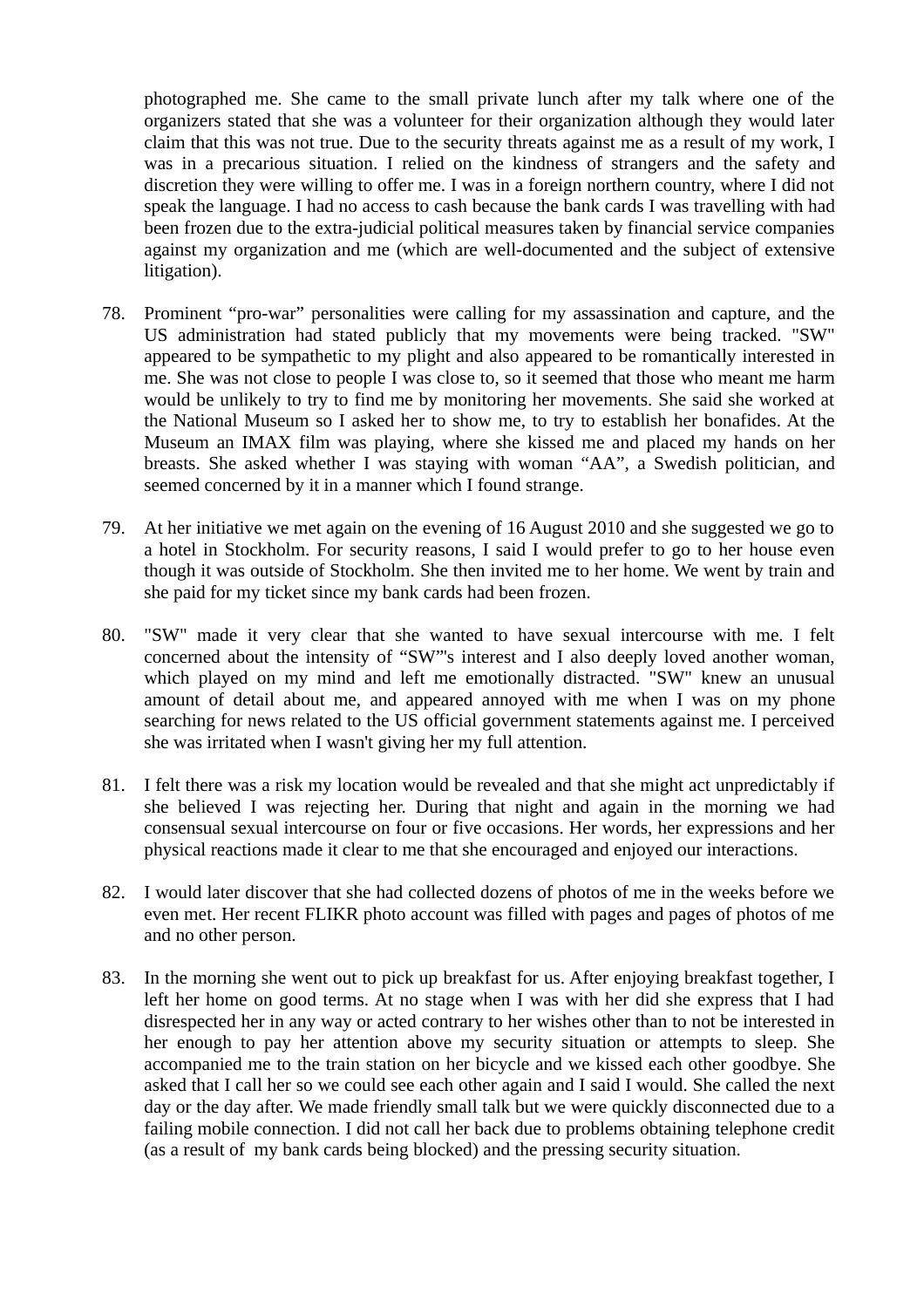- 84. I spoke to her next on Friday 20 August, after a Swedish friend said that he had heard that "SW" was at the hospital and that she wanted to talk to me. As I had not called her back, and she had previously gone through considerable effort to attract my attention, I was initially concerned that she may have attempted self-harm in order to force me to pay attention to her. So I called her. She said she was at a hospital and asked me to come down to meet her to test myself for sexually transmitted diseases so she would not have to worry while she was waiting for her own test results (HIV, for instance, needs months to show up).
- 85. But I was busy that day attempting to deal with the escalating political and legal threats against me from the Pentagon. I said I couldn't do anything until the next day (a Saturday). She said that it was normal in Sweden to go to the police to get advice about STDs and that if I didn't come down to the hospital she would go to the police to ask whether I could be forced to get tested. I told her I found her mention of police strange and threatening. She stated that she was only concerned about the tests and that it had no concealed meaning. I agreed to take the test out of goodwill and to reassure her, although I told her I could not do it until the following day, Saturday.
- 86. We were in agreement and arranged to meet the following day in the nearby park around lunchtime when I would have time to get tested. She said she was fine and seemed at ease.
- 87. You can imagine my disbelief when I woke the next morning to the news that I had been arrested in my absence for "rape" and that police were "hunting" all over Stockholm for me.
- 88. Her behaviour towards me on the night in question and in the morning made it clear that she actively and enthusiastically wanted me to have sex with her. This is also shown by text messages "SW" sent to her friends during the course of the evening I was at her home and during that week, which the Swedish police collected from her phone. Although the prosecutor has fought for years to prevent me, the public and the courts from seeing them, my lawyers were permitted to see them at the police station and were able to note down a number of them, including:
	- On 14 August 2010 "SW" sent the following text to a friend: I want him. I want him. Followed by several more of similar content (all referring to me) in the lead-up to the events in question (13:05);
	- On 17 August "SW" wrote that we had long foreplay, but nothing happened (01:14); then it got better (05:15);
	- On 17 August, after all sex had occurred, "SW" wrote to a friend that it "turned out all right" other than STD/pregnancy risk (10:29);
	- On 20 August "SW", while at the police station, wrote that she "did not want to put any charges on Julian Assange" but that "the police were keen on getting their hands on him" (14:26); and that she was "chocked (sic shocked) when they arrested him" because she "only wanted him to take a test" (17:06);
	- On 21 August "SW" wrote that she "did not want to accuse" Julian Assange "for anything", (07:27); and that it was the "police who made up the charges (sic)" (22:25);
	- On 23 August "AA" (the other woman whose case was dropped in August 2015) wrote to "SW" that it was important that she went public with her story so that they could form public opinion for their case (06:43);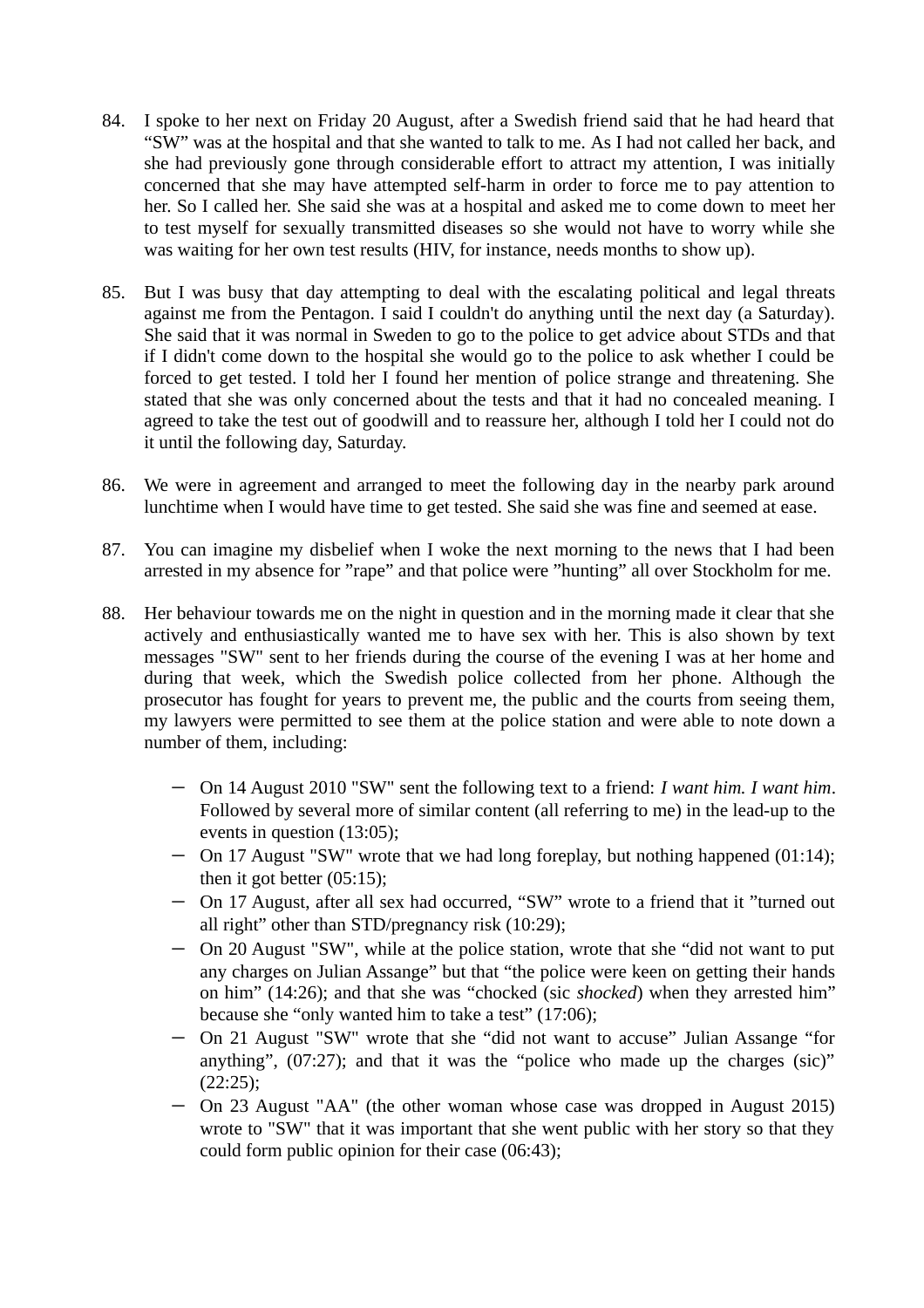- On 23 August "SW" wrote that it was the police, not herself, who started the whole thing (16:02);
- On 26 August "AA" wrote to "SW" that they ought to sell their stories for money to a newspaper (13:38);
- On 28 August "AA" wrote that they had a contact on the biggest Swedish tabloid (12:53); and "SW" wrote that their lawyer negotiated with the tabloid (15:59);
- 89. These text messages clearly show what really happened between "SW" and me. It is clearly consensual sex between adults. The communication between "AA" and "SW" later sadly speaks for itself.
- 90. The prosecutor's allegation in the extradition proceeding was reported to be that one of these sexual interactions started the next morning while "SW" was asleep (in the same bed after a night of consensual intercourse) and that when she woke up she consented to the intercourse in question, but for the first few moments was not theoretically capable of consent due to sleep.
- 91. This is false. I was certain "SW" was not asleep. I was also certain she expressly consented to unprotected sex before such intercourse started. This is also evidenced by "SW"'s own text messages. For example, my lawyers refer me to the following text message to her friend:
	- 17 August, 08:42 am: JA did not want to use a condom.
- 92. Then a day later she explicitly texts her friend that she had not, in fact, been asleep.
	- 18 August, 06:59 am: I was half asleep.

## IV. SUBSEQUENT DEVELOPMENTS

- 93. Although the police initially opened an investigation into 'rape' in relation to woman AA, there was no allegation in her testimony that she had been raped. She expressed in her statement to the police that she consented to sex and subsequently tweeted on 22 April in 2013 "I have not been raped".
- 94. The press was immediately and unlawfully informed that there was a warrant for my arrest for what was reported as the "rape of two" women. The prosecutor unlawfully, and without any subsequent explanation or remedy, immediately confirmed to the press that there was a live warrant for my arrest. The prosecutor's breach triggered an avalanche of news reports. Within days there were millions of references online which associated my name with the word 'rape'.
- 95. Immediately the police accusations were used to attack WikiLeaks' work and my reputation as its publisher. US Defense Secretary Robert Gates celebrated the news of my 'rape' arrest warrant with a smile, telling reporters that the arrest "sounds like good news to me". Various twitter accounts officially associated with the Pentagon spread descriptions of me as a "rapist" and a "fugitive". This slander was then used as a means to attack my organization's reputation.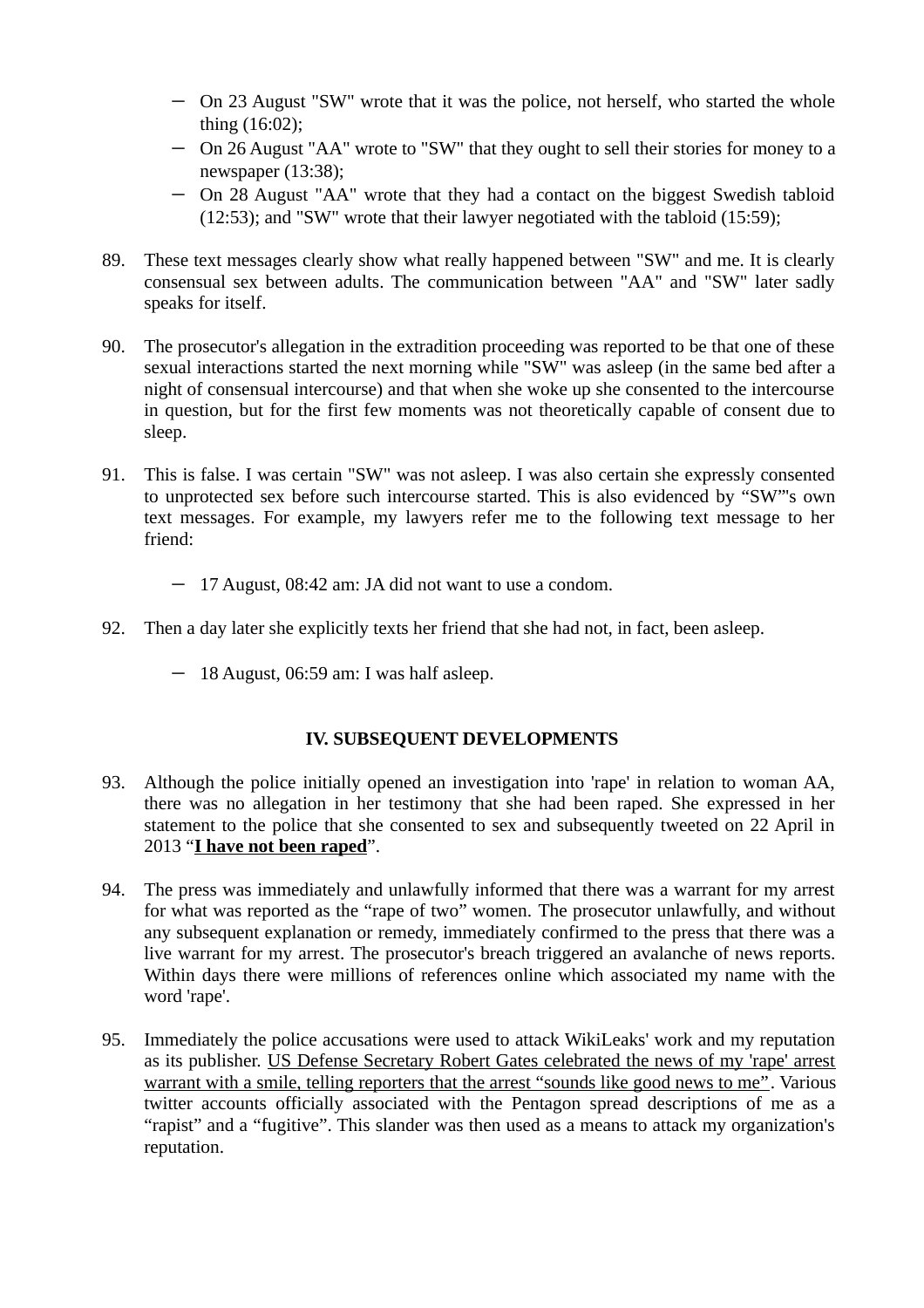96. I canceled my other appointments and remained in Sweden. I gave an interview to the police on 30 August 2010 in relation to the only remaining allegation. The Agreed Statement of Facts and Issues submitted to the Supreme Court of the UK states:

> "On 30th August 2010, the Appellant, who had voluntarily remained in Sweden to cooperate with the investigation, attended for police interview in respect of the ongoing Preliminary Investigation in respect of AA's report. He answered all questions asked of him."

- 97. I was highly concerned for my personal safety and the safety of WikiLeaks' operations while I remained in Sweden, but I stayed for another five weeks after the 'preliminary investigation' was initiated in order to clear my name and to cooperate with the police investigation. Only after I had obtained an assurance from the prosecutor Marianne Ny that I could leave the jurisdiction did I prepare to leave the country
- 98. Less than 24 hours after the warrant for my arrest was issued, the chief prosecutor of Stockholm was appointed to take over the investigation and canceled the arrest warrant, stating "I don't believe there is any reason to suspect that he has committed rape".
- 99. Shortly after prosecutor Marianne Ny had resurrected the "SW" allegation, the head of the Swedish military intelligence service ("MUST") published an article 'WikiLeaks is a threat to our soldiers'. I became increasingly concerned about Sweden's close relationship to the US government in military and intelligence matters.
- 100. Through the diplomatic cables I also learned of secret, informal arrangements between Sweden and the United States. The cables revealed that Swedish intelligence services have a pattern of lawless conduct where US government interests are concerned. The US diplomatic cables revealed that the Swedish Justice Department had deliberately hidden particular intelligence information exchanges with the United States from the Parliament of Sweden because they believed the exchanges were likely unlawful.
- 101. The US diplomatic cables, reports by major human rights organizations, and the UN's own findings made me aware that Sweden had been complicit in torture as a result of its participation in secret CIA renditions from 2001 through to at least 2006 (which I would subsequently reveal). The rendition of the Swedish political refugees Agiza and Alzery resulted in strong condemnation by the UN Committee Against Torture, Amnesty International, Human Rights Watch, and others. There is still complete impunity for the officers of the Swedish state involved and their US counterparts. No charges have been laid although the complicity of the Swedish state has been well established in successful civil litigation. I subsequently learned that Sweden was partly implicated in CIA renditions of its own citizens from Djibouti in 2013. My Swedish lawyer Thomas Olsson represents one of the rendered.
- 102. Through an intelligence source, I became aware that on 19 August 2010, the Swedish Security Service (SÄPO) had requested information about me from an Australian intelligence organization. The Australian intelligence organization (ASIO) responded to the request with information about me on 21 August 2010.
- 103. On 29 November 2010 WikiLeaks commenced publishing Cablegate, 251,287 US State Department diplomatic cables. The classified diplomatic dispatches related to every country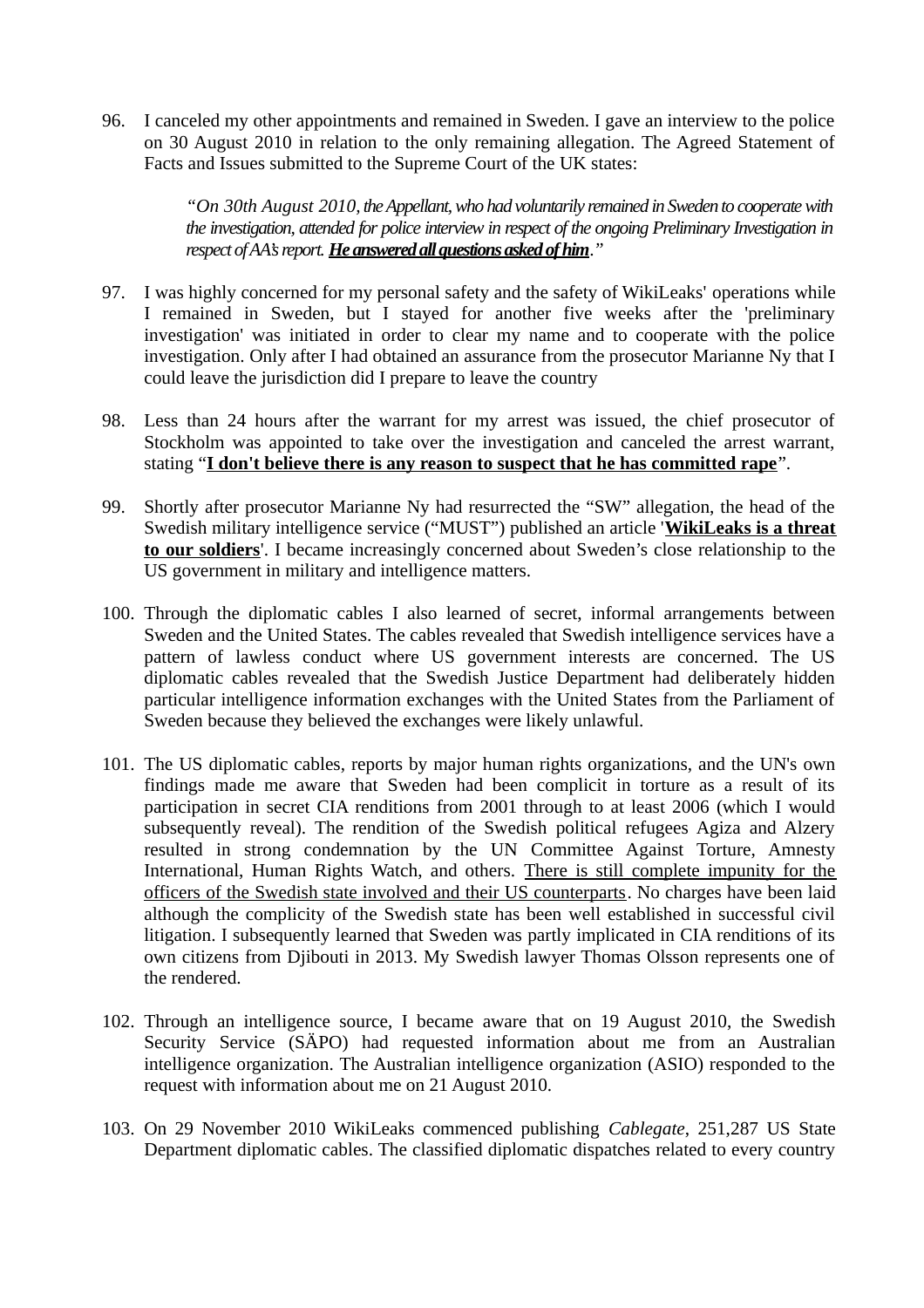in the world. In terms of content, it was the largest set of classified documents ever to be published.

- 104. The next day State Department spokesman P.J. Crowley stated that "we are investigating aggressively" into WikiLeaks and that a State Department "War Room", which is different from the Pentagon "War Room", had been set up.
- 105. On 30 November 2010, two days after WikiLeaks started publishing Cablegate, Interpol, at the request of Swedish prosecutor Marianne Ny, issued a Red Notice to 188 countries for my arrest in relation to the Swedish "preliminary investigation" (for which no charges or indictment existed). At the request of the Swedish prosecutor Interpol also made the notice public.
- 106. The Swedish prosecutor issued a European Arrest Warrant on 2 December 2010 to the UK which was processed by the UK Serious Organised Crimes Agency (SOCA).
- 107. I lost my freedom on 7 December 2010, the day after UK authorities certified the Swedish extradition warrant. I appeared at the police station, having made a prior appointment. I was arrested and placed in solitary confinement in the highest security unit of Wandsworth prison, the CSU.
- 108. The day after I was imprisoned, the UK newspaper The Independent reported that US and Swedish officials had entered informal talks regarding my extradition from Sweden to the United States in connection with the US Grand Jury and FBI investigation against WikiLeaks.
- 109. After ten days, the UK courts found that I should be released on bail. In response the Swedish prosecutor Marianne Ny instructed her representatives in the UK, the Crown Prosecution Service (CPS), to appeal to keep me in prison, but the UK courts found her request to be excessive.
- 110. I was moved to house arrest after providing UK authorities with £340,000 (nearly half a million dollars) and having an electronic monitoring device fitted to my ankle.
- 111. On 13 January 2011 the UK's Crown Prosecution Service (CPS) wrote to Marianne Ny, assuring her "Please do not think that the case is being dealt with as just another extradition request".
- 112. I was forced to meet with police for 551 days in a row. I continued publishing regardless.
- 113. I applied for asylum at the Ecuadorian embassy on 19 June 2012. The embassy was then surrounded by police at an admitted cost to the UK taxpayer of £12.6 million by October 2015.
- 114. On 28 October 2014, the UK Minister of State of Hugo Swire, told Parliament that "if she [Marianne Ny] wishes to travel here to question Mr. Assange in the embassy in London, we would do absolutely everything to facilitate that, *indeed*, we would actively welcome it."
- 115. On 14 November 2014 I submitted my case to the United Nations Working Group on Arbitrary Detention (UNWGAD).